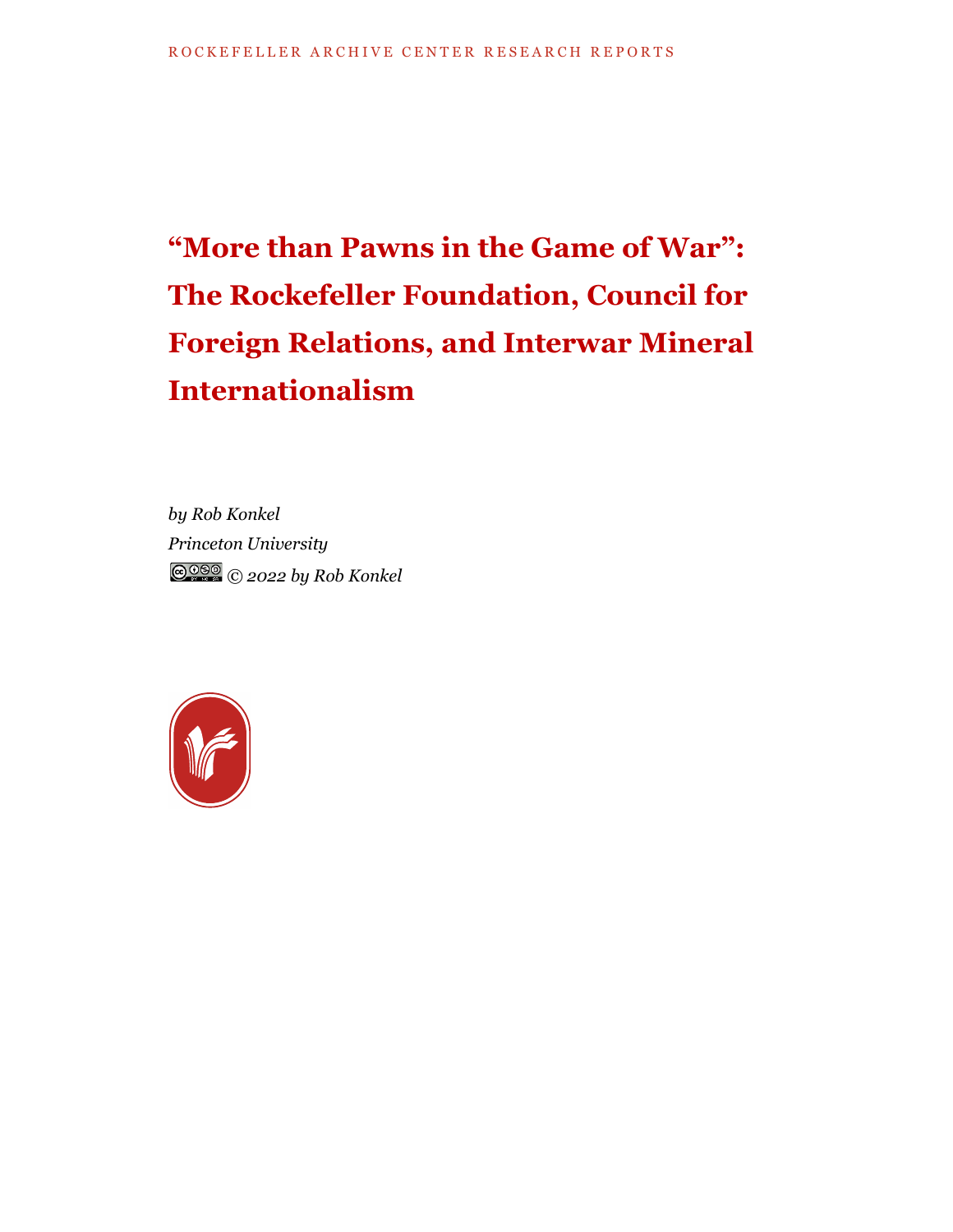## **Abstract**

This report is a preliminary attempt to plot the Rockefeller Foundation's connections to resource internationalism into a global history of interwar political economy. The Foundation channeled funds to think tanks, international organizations, and resource internationalists to help devise a peaceable solution to the raw materials problem. Here, I focus on the Council on Foreign Relations (CFR) and a group of economic geologists studying how mineral interdependence influenced international relations. One important outcome of the Rockefeller Foundation-CFR collaboration was the Mineral Inquiry of 1931-33, which had lasting effects on US resource policies.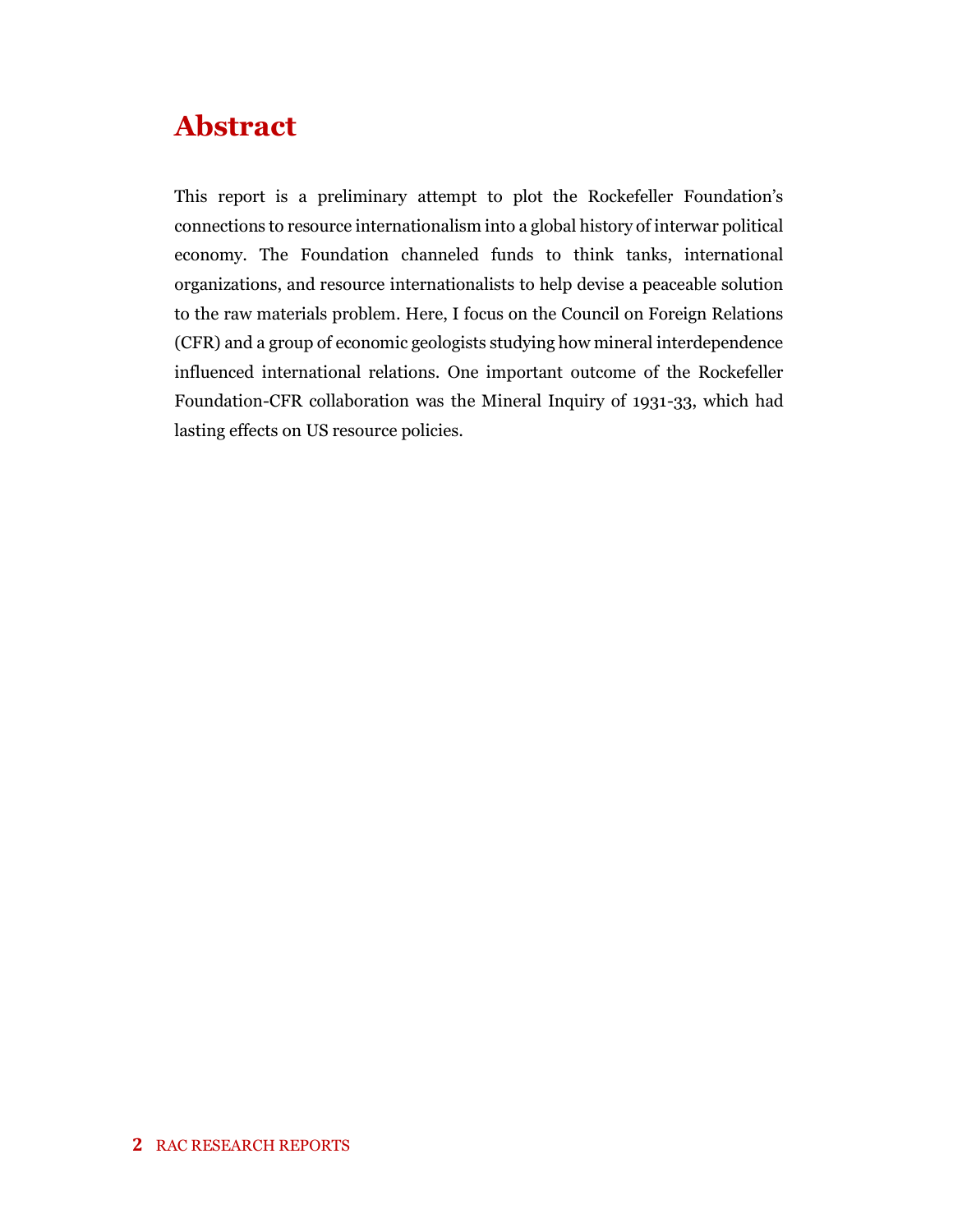## **"More than Pawns in the Game of War": The Rockefeller Foundation, Council for Foreign Relations, and Interwar Mineral Internationalism<sup>1</sup>**

**by Rob Konkel**

#### **Introduction**

This report is a preliminary result of research conducted at the Rockefeller Archive Center (RAC), as part of my ongoing dissertation research. My dissertation, *Building Blocs: Raw Materials and the Global Economy in the Age of Disequilibrium*, charts a global history of interwar political economy through the lens of strategic raw materials—especially metallic minerals needed to make steel, like manganese and tungsten. There were no substitutes for either tungsten or manganese, but both were vital to the foundations of national security and prosperity—military and steel production. The problem, for industrialists and state officials alike, was that none of the industrialized powers possessed adequate domestic deposits. They depended completely on imports from faraway places. The structural condition of mineral interdependence, *Building Blocs* argues, helped drive the creation of hostile trading blocs between the World Wars, while shaping the form and structure of postwar spheres of influence and international institutions. I examine the political economy and geopolitics of tungsten and manganese, and how businesses and states navigated resource interdependence during a time of uncertainty, disequilibrium, and deglobalization.

The Rockefeller Foundation's interwar work to promote public health, the social sciences, or US cultural diplomacy is well-known, but I am interested in its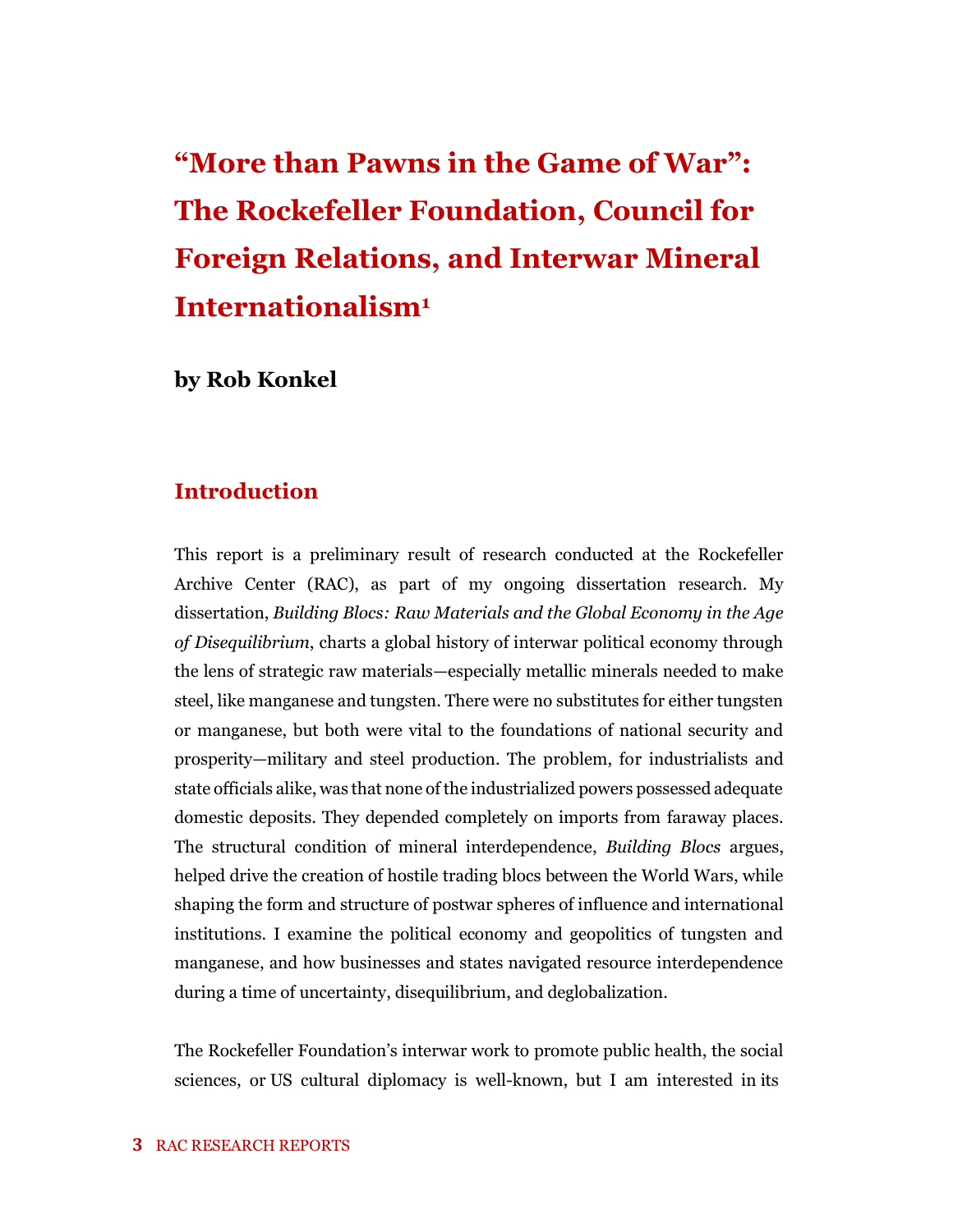connections to interwar resource internationalism. My findings at the RAC show how the Foundation actively funded the efforts of resource internationalists to devise a peaceable solution to the raw materials problem. The RAC's holdings helped me trace how funding was channeled to think tanks and international institutions which directed attention to the rivalries, anxieties, and conflicts engendered by uneven resource distribution and access. Here, I focus on the Council on Foreign Relations (CFR), which from its beginnings had a keen interest in how raw materials—and especially mineral resources—could influence international relations. The Rockefeller Foundation funded the CFR from its earliest days, providing a cadre of economists and geologists with resources to promote an internationalist solution to the raw materials problem.<sup>2</sup>

## **The Raw Materials Problem and Interwar Resource Interdependence**

The crux of the interwar raw materials problem was that raw materials were unevenly distributed—some countries were relatively rich in them, others were relatively poor. Thus, the world was divided into "have" and "have-not" countries.<sup>3</sup> The "haves" included those with colonial or mandatory territories and attendant access to markets and raw materials. The "have-nots" were those either without colonial territories or those perceived to be lacking in raw materials, and generally referred to Japan, Germany, and Italy. On the one hand, "have-nots" insisted that they needed colonies not only for resources, but as markets for their manufactured goods and outlets for excess population. On the other hand, internationalists of various stripes saw the problem in terms of trade and exchange restrictions—liberalized multilateralism and the Open Door, they suggested, could solve the problem of raw materials.

The raw materials problem was everywhere between the wars. The international press gave ample coverage to conferences and studies related to raw materials, and to the increasing bellicosity of countries decrying the injustice and injury caused by uneven resource distribution. International organizations, government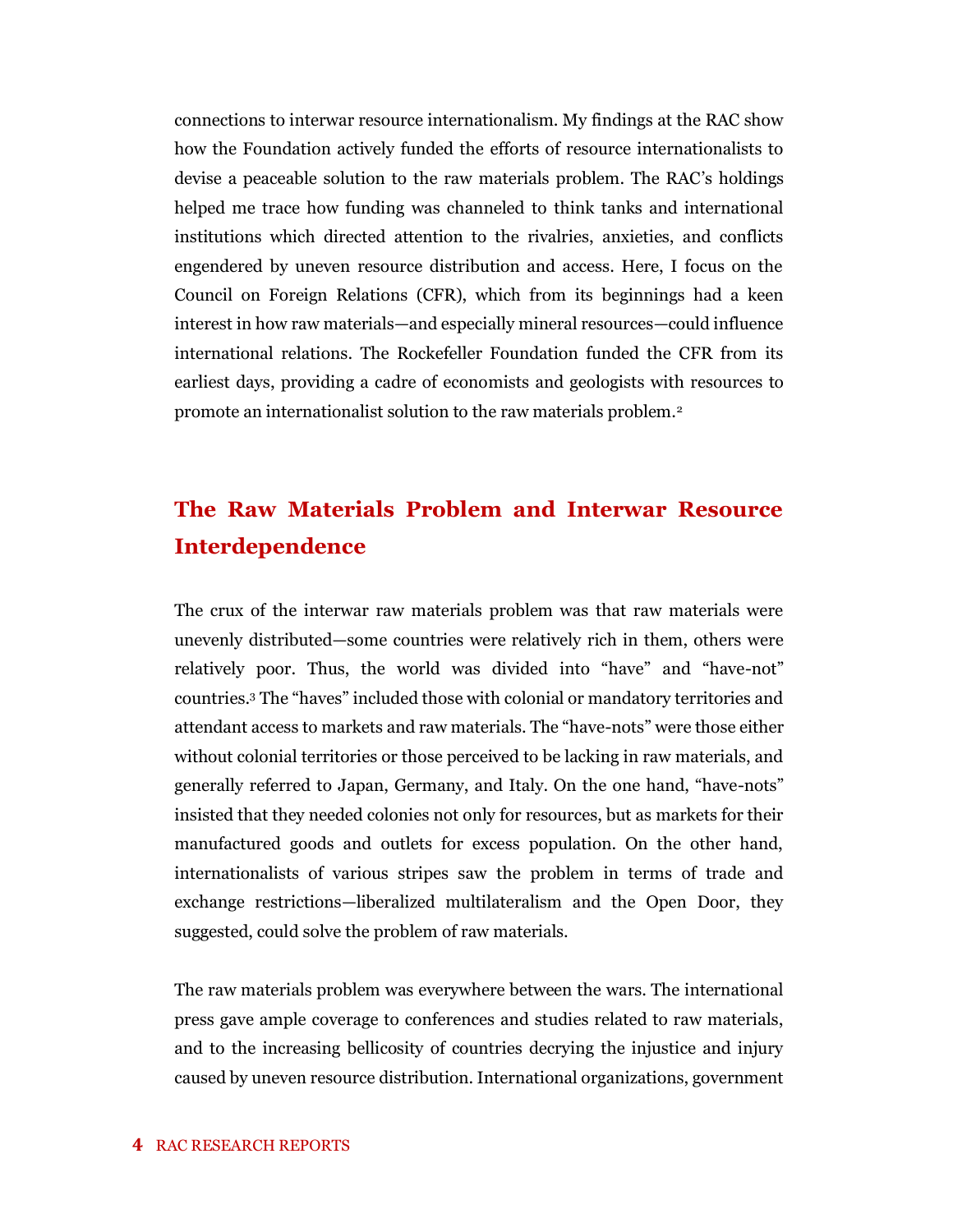bureaucracies, and networks of geologists and economists spent considerable time, money, and effort studying the issue and exploring solutions. The League of Nations, for example, had been dealing with the issue of raw materials since its founding. At Versailles, there were hopes of subjecting raw materials to supranational control.<sup>4</sup> The Italian draft for the League of Nations covenant, for example, pointed to the necessity for international control over foodstuffs and raw materials such that every country could secure what was necessary.<sup>5</sup> The Italians also brought up the question at the League's first Assembly—after all, imperial competition over raw materials was, the delegate argued, one cause of the war.<sup>6</sup> In response to a League Council resolution in October 1920, Italian economist Corrado Gini led a team of experts to tackle the raw materials problem, to understand the extent and causes of the problems countries were having importing raw materials. In Gini's opinion, most of the difficulties for countries in obtaining raw materials stemmed from the post-war disequilibrium and exchange rate fluctuation.<sup>7</sup> Meanwhile, the committees of economic experts clustered around the League's Economic and Financial Organization championed multilateralism, the standardization of things like statistics and customs formalities, and the abolition of barriers to trade. <sup>8</sup> Any time the issue of raw materials was raised at a League-sponsored conference, the recommendations were predictable: restoration of monetary stability (through the gold standard), dismantling tariffs and other barriers to trade, eliminating bilateral agreements, extending the Open Door through colonial territories, and generally making trade more free.<sup>9</sup> To be sure, freer circulation of capital, goods, and labor were noble pursuits, but League members had different interests and there was little appetite for coordinated action.<sup>10</sup>

Interwar economic and geological experts recognized the dangers of resource interdependence in a world of rising economic nationalism. How could states and market actors manage economic disequilibrium, resource interdependence, and bids at self-sufficiency? A wide array of strategies was proposed and debated: liberalized trade; the extension of the Open Door; preferential trade agreements; colonial redistribution; and schemes for international control over raw materials based on the model of the Supreme Allied Council.<sup>11</sup> Most states responded with some form of intervention or protectionism, such as exchange controls, tariffs,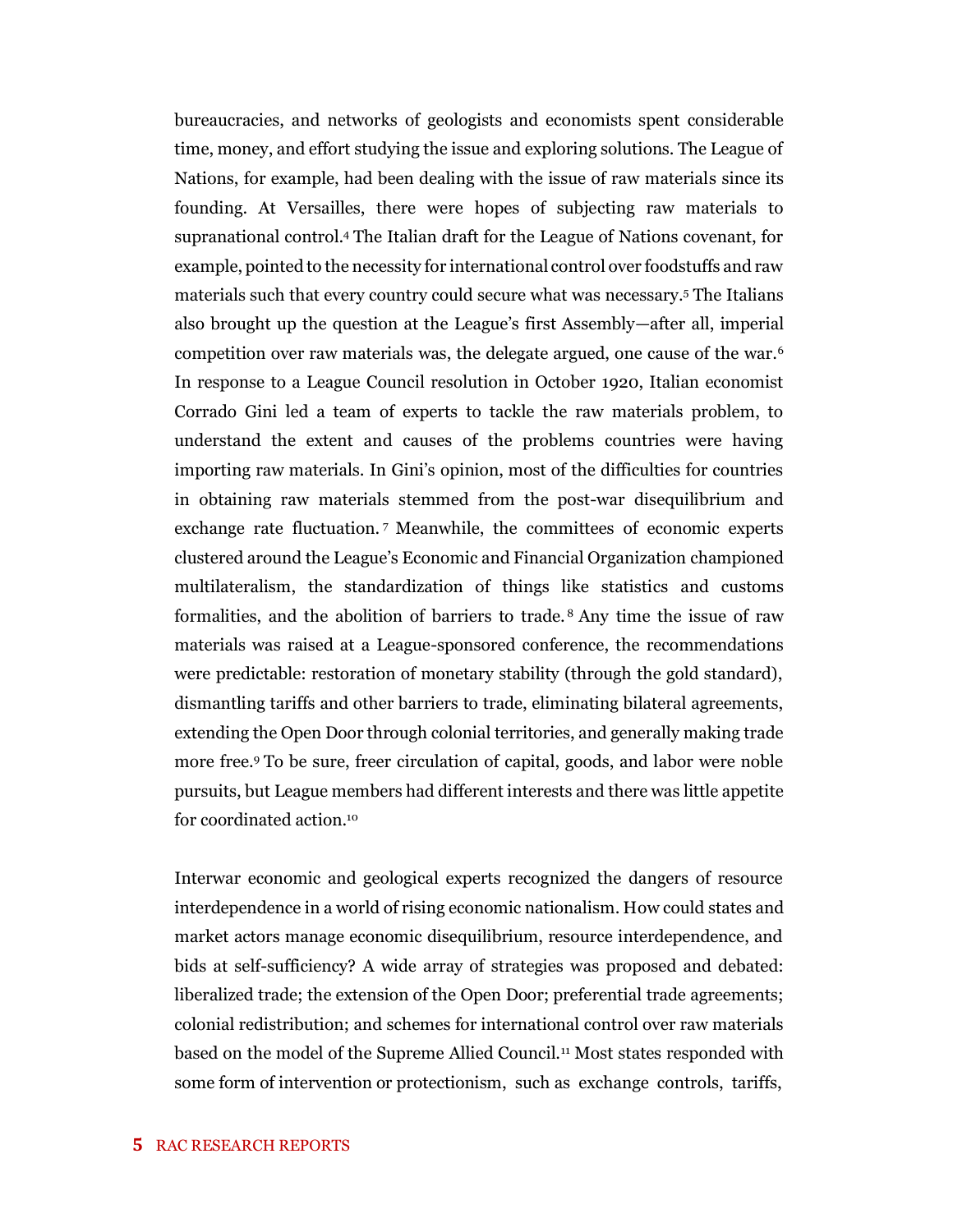quotas, and stockpiling. Other responses included Japan's conquest of Manchuria, Italy's invasion of Abyssinia, and Germany's relentless demands for colonial territories.

## **The Council on Foreign Relations, Rockefeller Foundation, and Mineral Interdependence**

"The Great War put mineral resources 'on the map'," proclaimed Director of the US Geological Survey George Otis Smith in early 1922. Smith was addressing a crowd of CFR members at the Hotel Astor in Times Square, where the nascent think tank had organized a conference to consider "Mineral Resources and their Distribution as Affecting International Relations."<sup>12</sup> "Many people discovered the importance of mineral resources," continued Smith, "and on that account, being myself one of those who was converted to the idea, we want all that enthusiasm of first converts to our faith spread to other folks."<sup>13</sup> Spreading the gospel of mineral interdependence became a cornerstone of the young CFR, which provided funding and a platform for a cadre of like-minded evangelists to proselytize through conferences, monographs, and the pages of *Foreign Affairs*. Minerals, they argued, formed "the foundations of power."<sup>14</sup> The problem was the profound mineral interdependence of nations. "Whether we call ourselves nationalists or internationalists," said Smith, "we cannot avoid the world view." <sup>15</sup> The next speaker was Josiah Spurr, president of the Mining and Metallurgical Society of America, who articulated a single principle to guide mineral policy for the entire world: "Any restrictions, national or international, which interfere with the necessary searching of the earth are in principle undesirable." <sup>16</sup> Next up was Charles Leith. Leith was professor of geology at Wisconsin, advisor to Woodrow Wilson at the Paris Peace Conference, and chair of the Mining and Metallurgical Society Committee, which was formed to study postwar mineral policy. Leith went even further than Spurr, affirming that "countries that possessed raw mineral wealth, but could not use [it], had no right to tax unduly the industrial nations which must have this raw material."<sup>17</sup>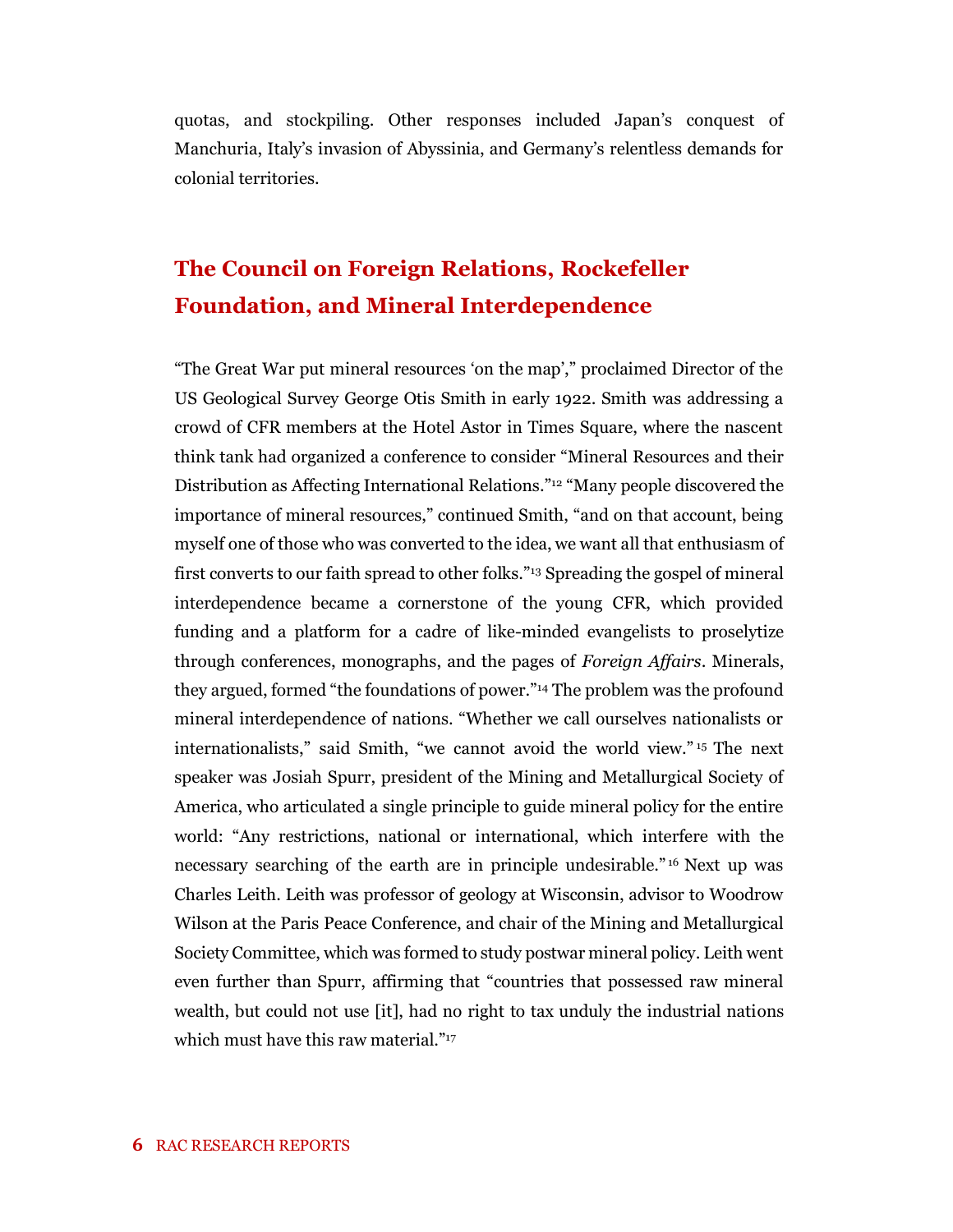The task for these internationalist economic geologists was figuring out how to manage resource interdependence amid the disequilibria engendered by the war. The unequal distribution of certain mineral resources around the world was widely regarded as a latent source of conflict—and the First World War had not resolved these tensions. The raw materials problem did, however, take on new dimensions. Resources needed to be sharply diverted from wartime to peacetime production, closed-off raw material sources could potentially be tapped once more, and belligerents turned attention to the urgent task of reconstruction. But the pre-war global trade and financial architecture were in shambles. Germany was saddled with onerous reparations payments, Britain and France were heavily indebted to the United States, and commodity prices plunged while trade imbalances worsened. Trade was throttled as governments raised tariffs in an attempt to raise revenue and stimulate domestic economies. Countries slowly returned to a gold standard between 1922 and 1926, but there was little coordination in how governments chose currency parities—some currencies, like the British pound sterling, were overvalued, while others, like the French franc, were undervalued.<sup>18</sup> This had consequences for not only for competitiveness in foreign trade and trade imbalances, but for how "have not" countries might access minerals in foreign territories.

The CFR, from its early days, sponsored conferences, studies, and monographs devoted to the problem of raw materials—especially minerals.<sup>19</sup> Not only was its first conference organized around these topics, the first of the CFR's research publications focused on the mineral industries of South America and the Far East.<sup>20</sup> The CFR co-sponsored the policy-oriented Mineral Inquiry in 1931, and the pages of the its flagship publication, *Foreign Affairs*, were peppered with articles on the economic geology and international political economy of minerals and other raw materials.<sup>21</sup> And it wasn't just the CFR—the proceedings of the Institute of Pacific Relations, American Society of International Law, and Chatham House (Royal Institute of International Affairs) were filled with references to raw materials problems. Like the League of Nations, the International Labor Organization and International Chamber of Commerce also examined the problem of resource interdependence. Philanthropic organizations, like the Rockefeller Foundation, Carnegie Endowment for Peace, and the World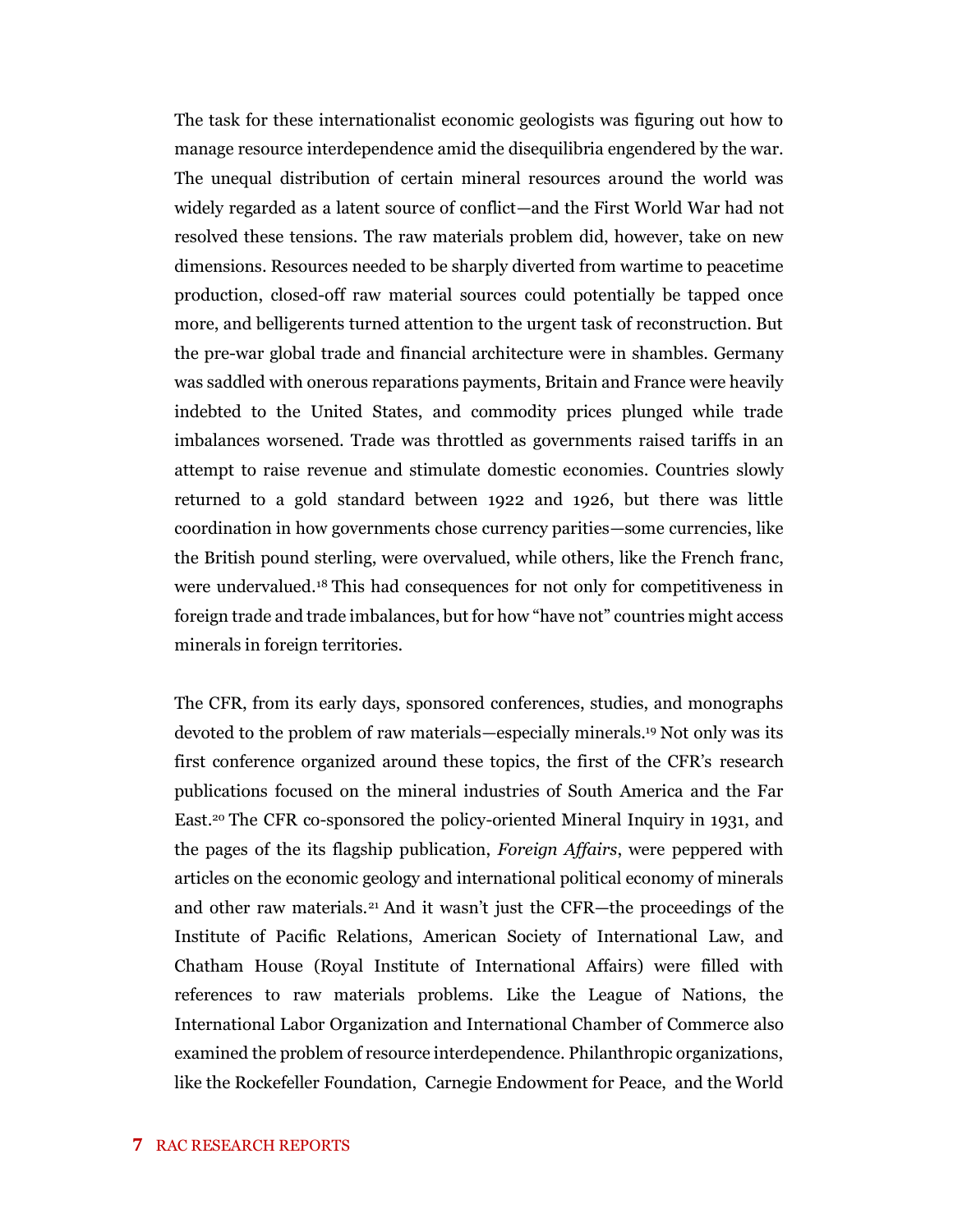Peace Foundation supported research projects and conferences directed toward the political problem of raw materials.<sup>22</sup> Generally, the preferred solution was to resuscitate ideas of free trade underpinned by the gold standard. <sup>23</sup> The old concept of *doux commerce* was alive, well, and repurposed. But the vision of these internationalists was often at odds with the reality they sought to transcend.

Leith had travelled to France as part of Woodrow Wilson's team of advisors negotiating the Treaty of Versailles.<sup>24</sup> The lesson he drew from those experiences framed the rest of his career, which he spent raising public awareness of resource interdependence and the impossibility of autarky. "No country," Leith argued again and again, "is entirely self-sustaining in its mineral requirements."<sup>25</sup> But in Paris, nation-statism dominated the proceedings—indeed, it nearly scuttled the League of Nations when the United States refused to support the Treaty of Versailles. Slicing imperial territories into political entities of singular nationality would, the peacemakers argued, be the building blocks of peace. Leith had other ideas. Indeed, he was dismayed as political entities were dismembered and reconfigured along perceived racial, linguistic, historical, and geographic lines, rather than industrial and commercial lines. "Needless loss and friction," Leith wrote, "might have been avoided if the distribution of raw materials and the industries based upon them had been taken into account when the terms of peace were settled."<sup>26</sup>

Leith devoted himself to the problem of mineral interdependence. His proposals ranged from the restoration of nineteenth-century laissez-faire commerce to supranational control over the world's scarce mineral resources.<sup>27</sup> Similarly in Britain, several mineralogists set about examining the mineral resources of the Empire, in the hope "of finding the Empire to be self-contained."<sup>28</sup> "It is absolutely *essential*," wrote Thomas Holland, "to be sure that we can get access to supplies of the necessary ores." But prior to the war, "who thought it necessary to provide for the smelting of an inconspicuous metal like tungsten, either in Britain or in British territory?"<sup>29</sup> For Holland, Leith, and others, the lessons of the Great War revolved around resource security. Thomas Holland urged Whitehall to spearhead a comprehensive survey of the Dominions and the colonies to find out what minerals might be at London's disposal. Metal stockpiles would be needed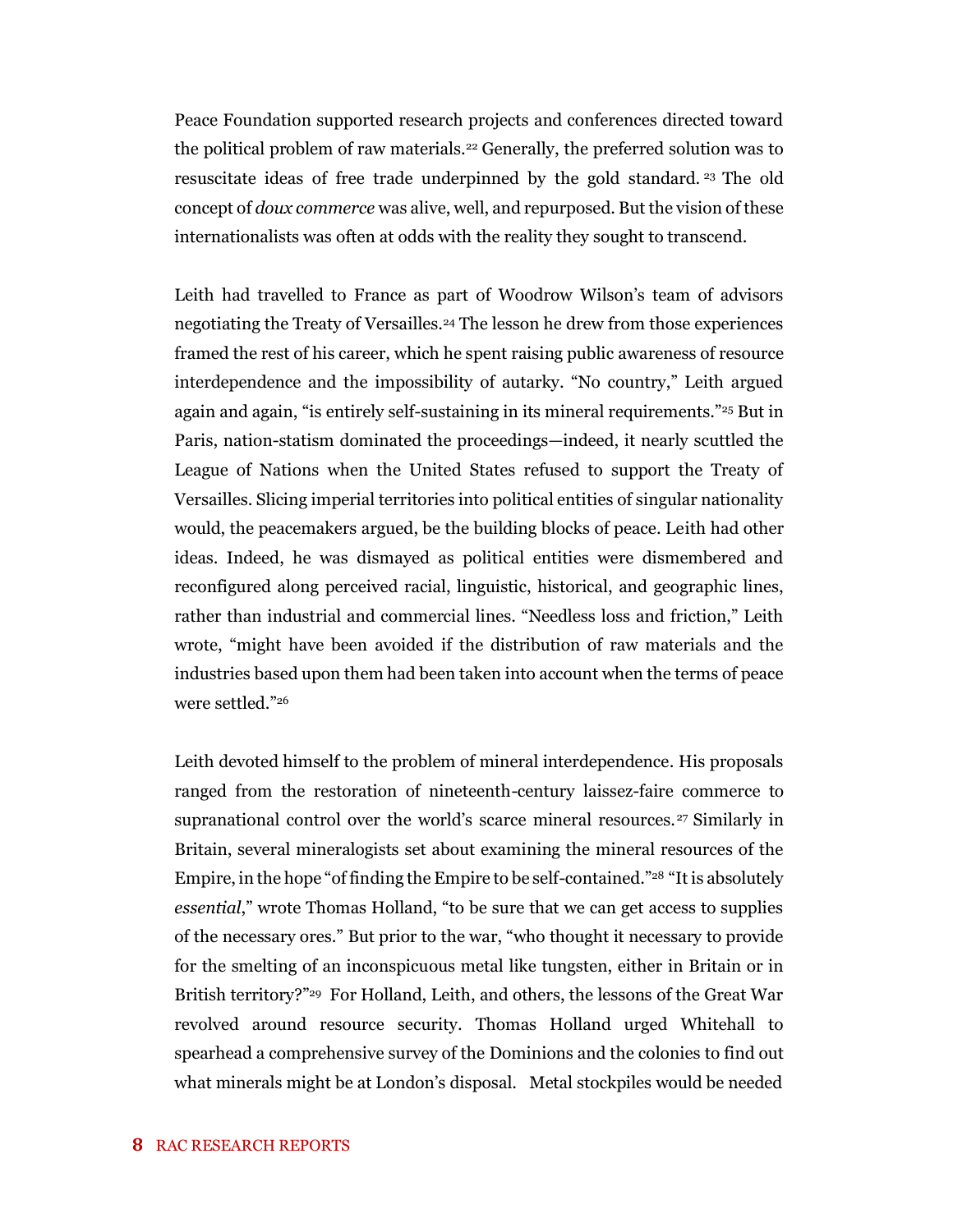for national security concerns, and to prevent speculation-fueled price inflation.<sup>30</sup> These economic geologists had grasped the multidimensionality of "war minerals," which created a hydra-headed problem for policymakers: extraction and metallurgy were one consideration; transport, trade, and finance were another; and diplomacy, military strategy, and national security constituted a third. But what would happen to war minerals when there was no war? Would they become "peace minerals," or would they remain latent ores of war?<sup>31</sup>

Funding from bodies like the Rockefeller Foundation breathed life into the advocacy of economic geologists like Leith. <sup>32</sup> One of his favored policy recommendations, though far-fetched, was to place strategic minerals under the jurisdiction of some supra-national entity. The "internationalization" of minerals was meant to protect weaker, "have-not" countries against those "better favored by nature." <sup>33</sup> At the very least, he argued, the world needed better resource intelligence, more systematic geological surveying, and the Open Door extended to countries wishing to trade, explore, or exploit foreign minerals.<sup>34</sup> Across the ocean, Thomas Holland was exploring the logic of international trade in mineral resources. The uneven distribution of these deposits had profound political and economic implications. Mineral trade was international, but economic nationalism was choking off cross-border flows. If rivalries over raw materials were an underlying cause of war, then the trends of global commerce could exacerbate the problem. In 1929, Holland delivered his presidential address to the British Association in Johannesburg, where he and Jan Smuts arrived at the concept of a "mineral sanction." The idea was premised on the inability of any country to obtain true industrial autarky, due to the far-flung, yet concentrated nature of mineral resources. If the English-speaking countries of the world withheld their mineral resources from a belligerent, or violator of the peace, then the would-be aggressor would not be able to wage war. Not only would a mineral sanction bypass the clunky and ineffective machinery of the League of Nations Article 16 (economic sanctions), it would avoid the unseemliness of starving innocent civilians through full-on economic sanctions.<sup>35</sup> Article 16 was, Holland wrote, an "ill equipped workshop that has no hammer available but a steam hammer, which the mechanics are afraid to use."<sup>36</sup> Indeed, Leith and Holland were grounded in the reality of interwar geopolitics, fully alive to the problems of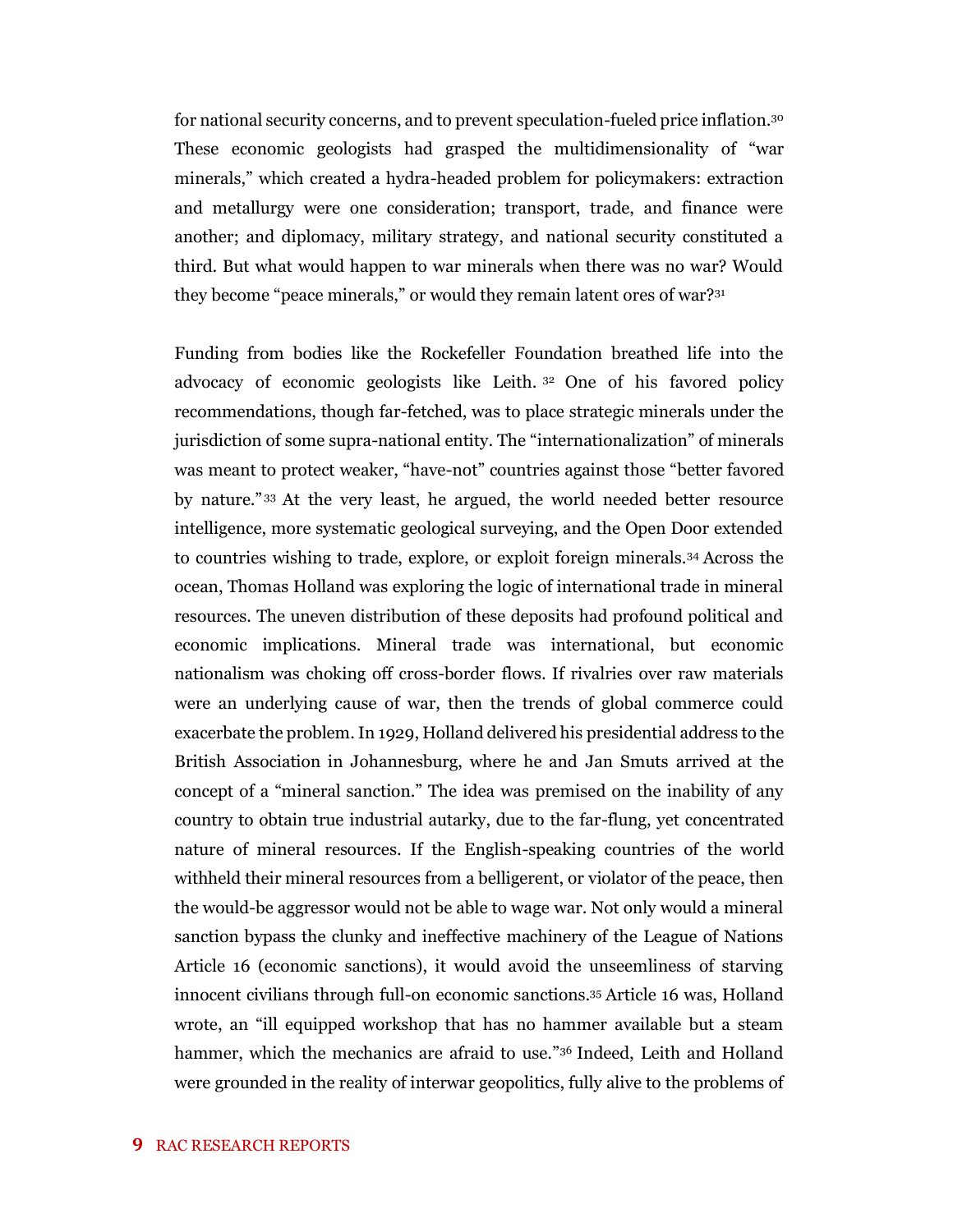global resource interdependence in a world that was being ordered into blocs.

### **The Mineral Inquiry**

Into this context—and amid global depression—Leith proposed an internationalist investigation into the problem of mineral distribution and access. Chaired by Leith, the Mineral Inquiry brought economic geologists together to consolidate "comprehensive information upon natural resource problems of the world."<sup>37</sup> The purpose was to not only bring the raw materials problem to light, but to demonstrate its bearing on public policy. The prolific Leith had recently published *World Minerals and World Politics*, in which he argued for a new perspective on mineral resources. The First World War had not only accelerated the consumption of steel-making ores, but also marked the first effort to take stock of mineral resources from a global perspective. <sup>38</sup> This work needed to continue. To these ends, Leith tapped representatives from the CFR, the Institute of Pacific Relations, the Brookings Institutions, and geological experts affiliated with the US Bureau of Mines, the Mining and Metallurgical Society of America, and the American Institute of Mining and Metallurgical Engineers.<sup>39</sup> The Inquiry examined questions related to political and commercial control of mineral sources, international movement of ores, closed-door versus open-door commercial measures, tariff policies, concessions, taxes and freight rates, conservation, nationalization, economic nationalism, the effect of mineral competition on peace, the effect of war on mineral competition, and the possibilities of framing a coordinated mineral policy for the United States.<sup>40</sup>

The Rockefeller Foundation funded the Mineral Inquiry with \$15,000—over \$250,000 in today's dollars. <sup>41</sup> The Inquiry organized conferences, circulated papers, and ultimately published *Elements of a National Mineral Policy* and *The Nationality of Commercial Control of World Minerals*, both in 1933. The latter was an attempt to enumerate the world's strategic mineral resources according to commercial, rather than territorial, control. The former advocated gradual adoption of the Open Door, reciprocal reduction of trade barriers, and the use of mineral resources to pay international debts. These were internationalist,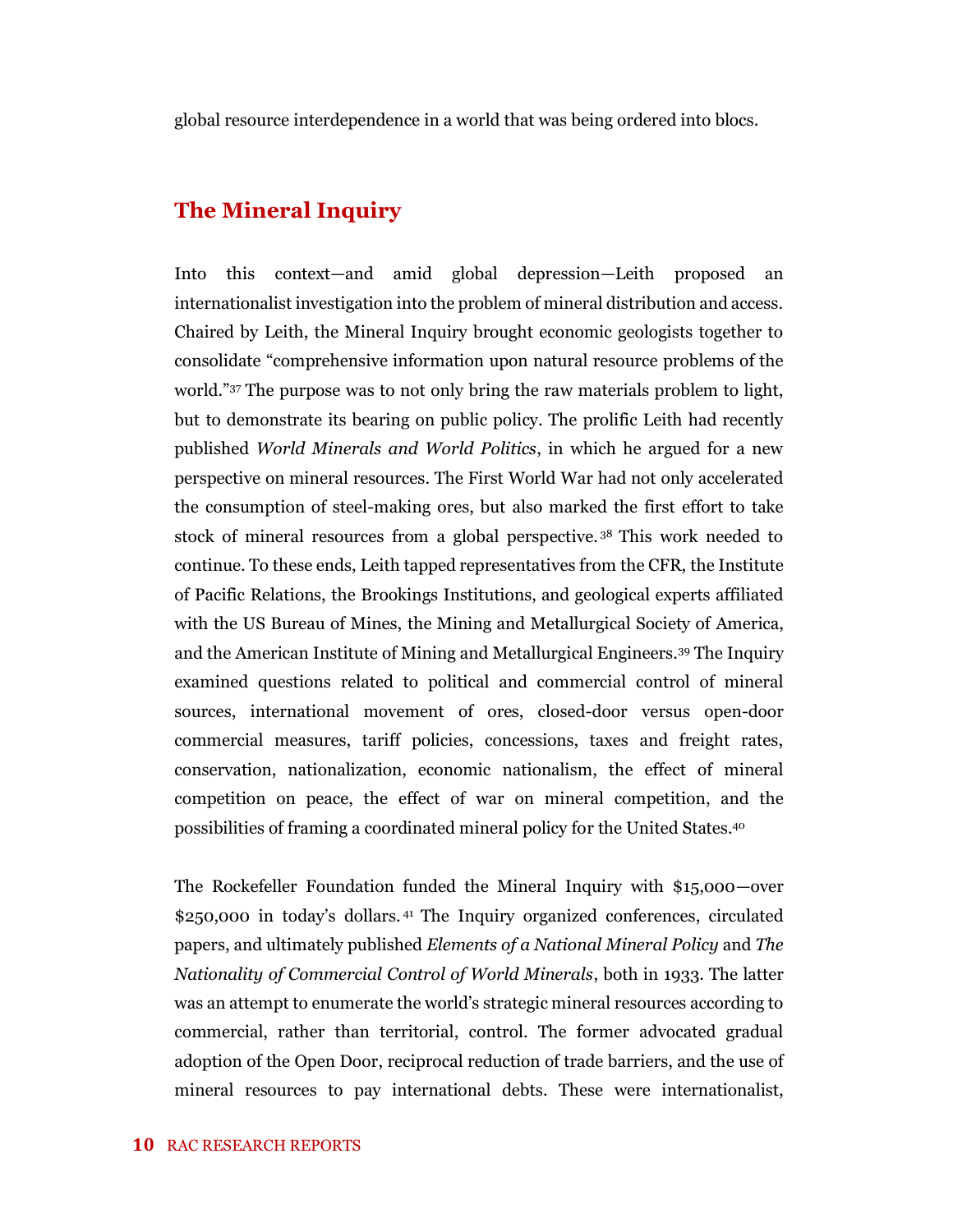pacifying proposals. But the Inquiry also encouraged the US government to accumulate stocks of strategic minerals for national defense purposes.<sup>42</sup>

The intractable questions of free trade versus protectionism and geopolitics versus internationalist cooperation circled the work of the Mineral Inquiry. The years 1931-1933 were, of course, an inauspicious time to be carrying out this work. Many members of the Inquiry felt that it was not able to adequately function.<sup>43</sup> Tariff barriers were built up, not dismantled, including the infamous Smoot-Hawley Tariff of 1930 and the promulgation of Imperial Preference at the Ottawa Conference of 1932. Bids at autarkic autonomy were radicalized in Japan, Italy, and Germany.<sup>44</sup> Leith could not escape the fundamental problem of resource interdependence. Surely, he believed, the territorial concentrations of key industrial minerals like tungsten, manganese, and chrome would push the world toward commercial and industrial cooperation, which would require the dismantling of political barriers. <sup>45</sup> But instead of cooperation, resource interdependence prompted economic nationalism. Resisting calls for internationalist cooperation in the realm of raw materials entangled business and state interests pushed alternative solutions. Cooperation disintegrated, and the world splintered into hostile trading blocs.

### **Conclusions**

The work of the Mineral Inquiry—and the network of economic geologists clustered around it—found some influence in the Roosevelt administration. CFR members, many of whom had been active in the work of the Mineral Inquiry—like Isaiah Bowman and Herbert Feis—helped shape US commercial policy in the New Deal era. Leith, too, enjoyed newfound access to government channels.<sup>46</sup> "The ideas we are now working on in Washington," Leith reported, "have evolved more or less directly out of the efforts of [the Mineral Inquiry] in New York." Roosevelt had appointed a Planning Committee for Mineral Policy, of which Secretary of the Interior Harold Ickes was chair. Leith was the vice-chair. The same committee also served as the Mineral Section of the National Resources Board. Ickes was no mineralogist—Leith carried the load.47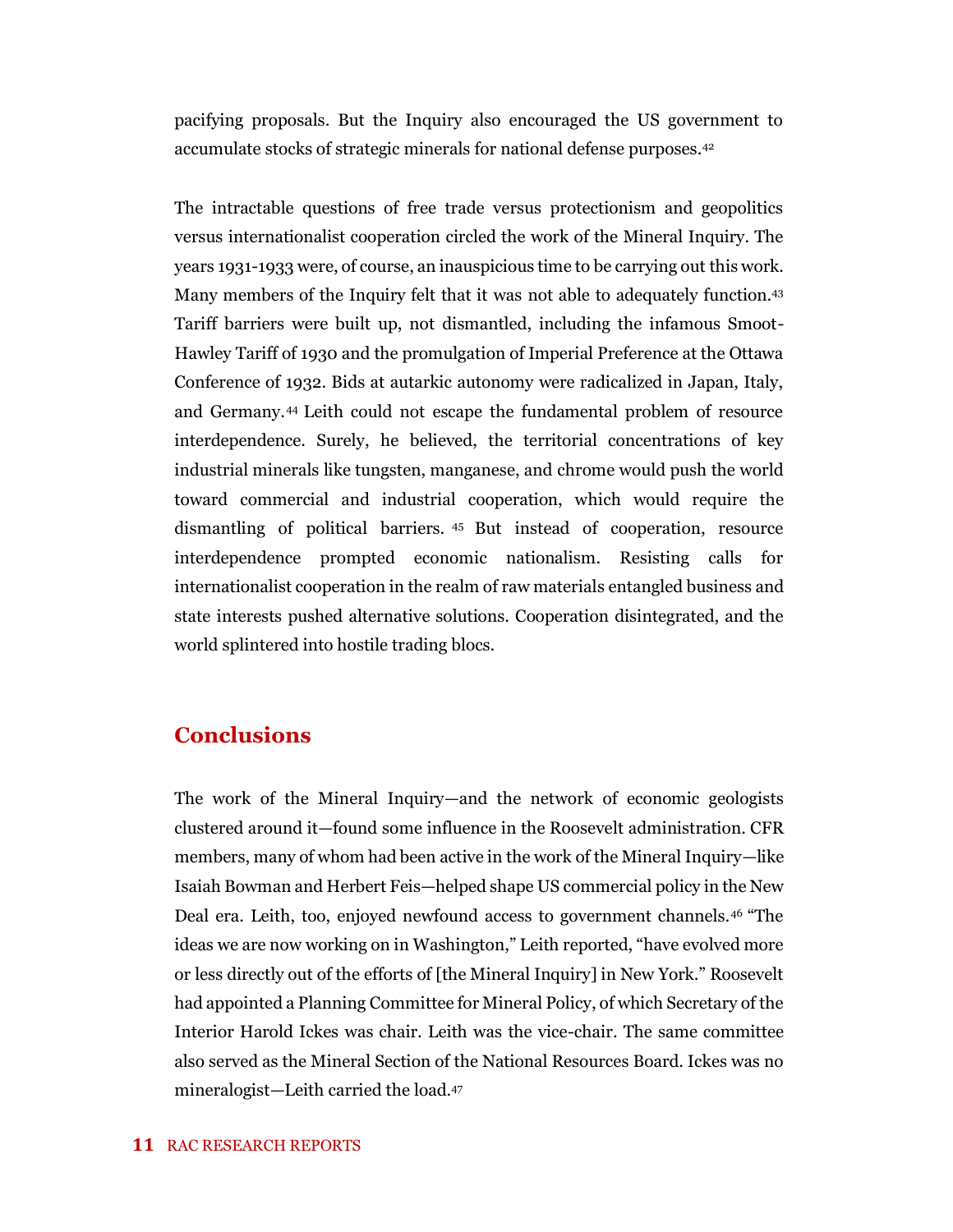To be sure, the Rockefeller Foundation and CFR are better known for their collaboration in the War and Peace Studies during the Second World War than for their work on mineral interdependence through the 1920s and 1930s. But this spadework, and the interwar experiences of economic nationalism and bids at autarky, can help us understand how and why the idea of a postwar "Grand Area" and the notion of sustained US military supremacy gained currency among postwar planners and policymakers. <sup>48</sup> The Rockefeller Foundation played an important role in promoting the "scientific" study of international relations between the wars. The money channeled to various think tanks and internationalist endeavors turned the Foundation into an agent of new internationalisms. <sup>49</sup> Indeed, the Rockefellers were internationalists in their business and philanthropic outlooks. The world was interdependent, and according to the Rockefeller worldview, prosperity depended on a secure peace and liberalized trade policies.<sup>50</sup> Although the RAC was a secondary archive for my research, it has helped me connect dots among the worlds of philanthropy and business on the one hand, and internationalism and geopolitics on the other.

<sup>1</sup> George Otis Smith, *The Strategy of Minerals: A Study of the Mineral Factor in the World Position of America in War and in Peace* (New York, London: D. Appleton and Company, 1919), vii.

<sup>2</sup> The Rockefeller Foundation and Carnegie Corporation both pledged substantial sums to the CFR. The Rockefeller Foundation (including the Laura Spelman Rockefeller Memorial) pledged over \$490,000 to the CFR's research programs between 1928 and 1941. By 1942, over \$150,000 of that had been earmarked for the War and Peace Studies, with more money on the way—\$313,900 was ultimately contributed by the Foundation for the War and Peace Studies (roughly \$5 million in 2019 dollars). By 1946, the total appropriations for Council research programs totaled \$835,900. See Inderjeet Parmar, "The Issue of State Power: The Council on Foreign Relations as a Case Study," *Journal of American Studies* 29, no. 1 (1995): 73–95; Inderjeet Parmar, *Think Tanks and Power in Foreign Policy: A Comparative Study of the Role and Influence of the Council on Foreign Relations and the Royal Institute of International Affairs, 1939-1945* (New York: Palgrave Macmillan, 2004), 4; Stephen Wertheim, *Tomorrow, the World: The Birth of U.S. Global Supremacy* (Cambridge, MA: Belknap Press, 2020); see also the records in Rockefeller Archive Center, Sleepy Hollow, New York (hereafter RAC), RG 1.1, Series 100, Council on Foreign Relations, 1932-33, Box 96, Folder 871.

<sup>3</sup> This language was a common shorthand to refer to specific countries, and it was widespread—the terms "haves" and "have-nots" were used in international forums, publications, and speeches all over the world. "Haves" generally referred to the Britain, the United States, France, the Netherlands, and sometimes to the Soviet Union. "Have-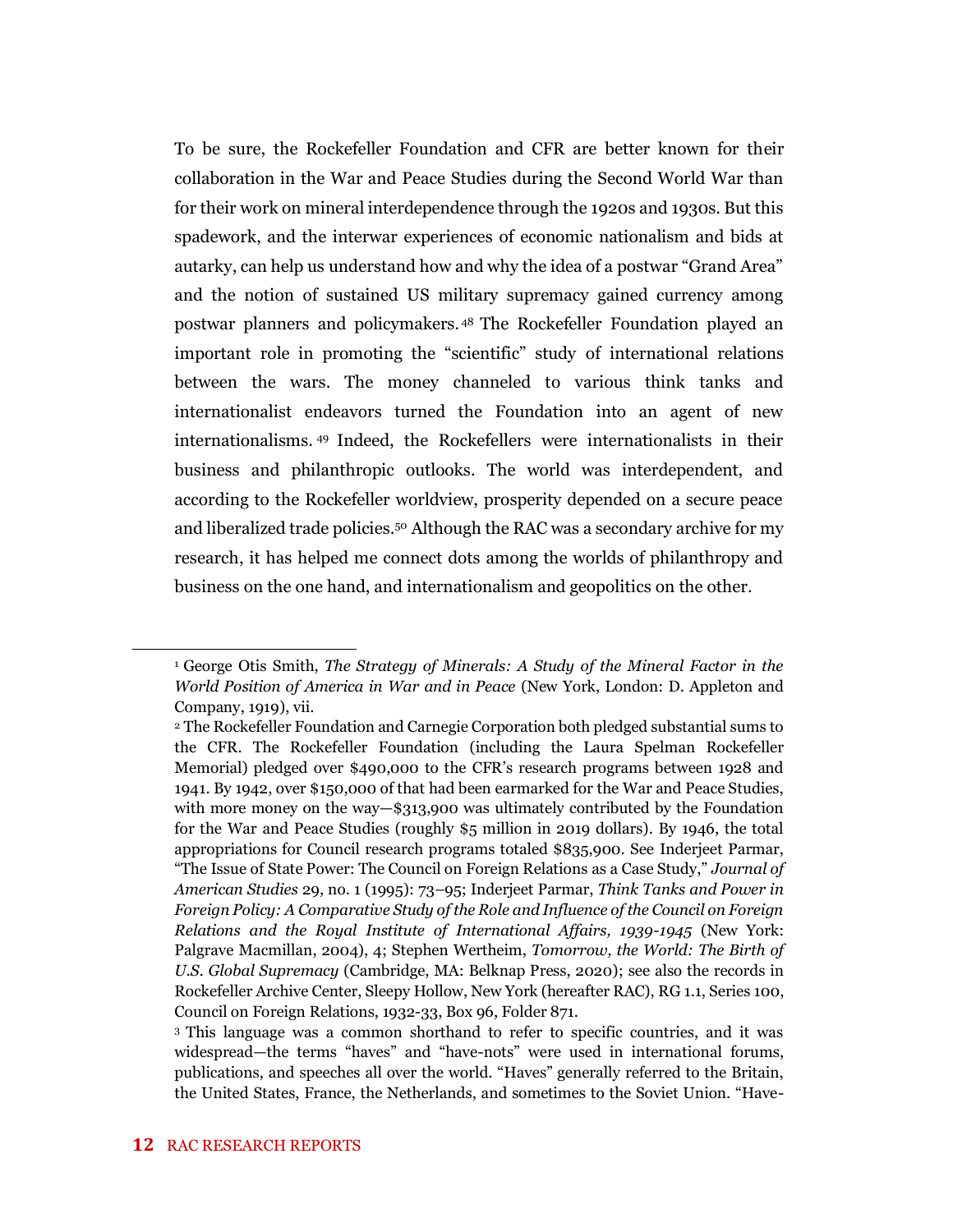not" countries referred most commonly to Germany, Italy, and Japan—but these were also often referred to as "dissatisfied" or "complainant" countries. The "have/have-not" terminology was also contested, and usually appeared in scarce quotes, which I have also replicated here.

<sup>4</sup> Adam Tooze and Ted Fertik, "The World Economy and the Great War," *Geschichte Und Gesellschaft* 40, no. 2 (2014): 230; Roy MacLeod, "'The Mineral Sanction': The Great War and the Strategic Role of Natural Resources," in *Environmental Histories of the First World War*, ed. Richard P. Tucker et al. (New York: Cambridge University Press, 2018), 99–116.

<sup>5</sup> Royal Institute of International Affairs, *Raw Materials and Colonies* (London: The Royal Institute of International Affairs, 1936), 55.

<sup>6</sup> C. K. Leith, *World Minerals and World Politics: A Factual Study of Minerals in Their Political and International Relations* (New York: Whittlesey House, 1931), 59.

<sup>7</sup> Corrado Gini, *Report on the Problem of Raw Materials and Foodstuffs*, 8-10.

Gini's study was neither the first expression of raw materials anxieties, nor was it the first study of its kind. Gini's report was preceded by several other inquiries, including a Raw Materials Committee at the Paris Peace Conference, consideration from the Supreme Economic Council in 1919, and the International Labor Conference in 1920. The resolution indicated that the study should give special focus to the role of monopolies in exacerbating the problems, but monopolies are mostly dismissed by Gini. The committee's work did not get off to a running start—the questionnaires it sent out came back late and incomplete, if they were returned at all. New questionnaires were prepared and sent, and Gini was quickly convinced that a competent report could not rely on the skimpy information the questionnaires obtained. Gini hit the road, visiting fifteen countries in Europe.

<sup>8</sup> For a comprehensive survey of the League's economic and financial work, see Patricia Clavin, *Securing the World Economy: The Reinvention of the League of Nations, 1920- 1946* (New York: Oxford University Press, 2013); Scholars have recently returned to the notion that the League's technical work was its most successful and enduring. The Economic and Financial Organization is only one example of this. See, for example James R. Martin, "Experts of the World Economy: European Stabilization and the Reshaping of International Order, 1916-51" (Dissertation, Cambridge, MA, Harvard University, 2016); Susan Pedersen, "Back to the League of Nations," *The American Historical Review* 112, no. 4 (2007): 1091–1117; Johan Schot and Vincent Lagendijk, "Technocratic Internationalism in the Interwar Years: Building Europe on Motorways and Electricity Networks," *Internationalisme Technocratique Pendant l'entre-Deux-Guerres: La Construction d'Europe Par Des Autoroutes et Des Réseaux Électriques.* 6, no. 2 (September 2008): 196–217; Clara E. Mattei, "The Guardians of Capitalism: International Consensus and the Technocratic Implementation of Austerity," *Journal of Law and Society* 44, no. 1 (2017): 10–31; Daniel Gorman, *The Emergence of International Society in the 1920s* (New York: Cambridge University Press, 2012); Mark Mazower, *Governing the World: The History of an Idea* (New York: Penguin, 2012).

<sup>9</sup> The Open Door is basically trade policy that doesn't discriminate - there can be no discriminatory tariffs, quotas, or monopolies, and all people must have the same opportunity to enter and work in a country. It does not imply the absence of tariffs.

<sup>10</sup> To cite just one example, as late as 1937, the League was still offering up the same platitudes. See League of Nations, *Report of the Committee for the Study of the Problem of Raw Materials* (Geneva: League of Nations, 1937).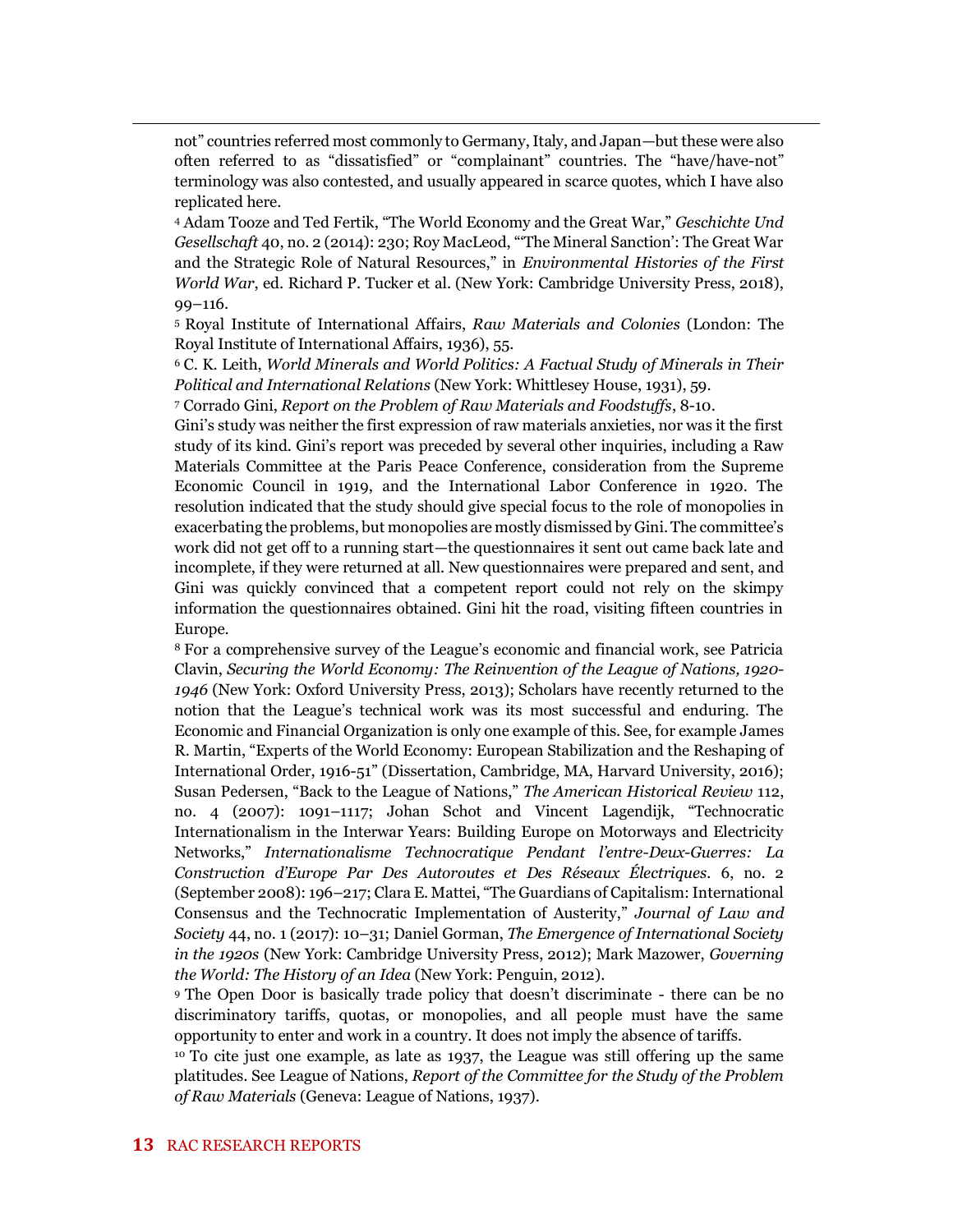<sup>11</sup> Royal Institute of International Affairs, *Raw Materials and Colonies.*; Carnegie Endowment for International Peace, *Colonies et matières premières* (Paris: Centre européen de la Dotation Carnegie, Division des relations internationales et de l'éducation, 1938); Michael A. Heilperin, *The Monetary Aspect of the Raw Materials Problem and the Revival of International Trade* (Paris: International Institute of Intellectual Cooperation, League of Nations, 1938); League of Nations., *International Trade in Certain Raw Materials and Foodstuffs by Countries of Origin and Consumption, 1936.* (Geneva: League of Nations, 1937); William Oualid and Laurence Ballande, *International Raw Materials Cartels; Causes, Effects, Regulation* (Paris: International Institute of Intellectual Co-operation, League of Nations, 1938); International Studies Conference, *Peaceful Change: Procedures, Population, Raw Materials, Colonies. Proceedings of the Tenth International Studies Conference, Paris, June 28-July 3, 1937* (Paris: International Institute of Intellectual Co-operation, League of Nations, 1938); Leith, Bain, and Marshall, *Elements of a National Mineral Policy*; Wallace and Edminster, *International Control of Raw Materials*; William S. Culbertson, "Raw Materials and Foodstuffs in the Commercial Policies of Nations," *The Annals of the American Academy of Political and Social Science* 112, no. 1 (1924): 1–147; Eugene Staley, *Raw Materials in Peace and War* (New York: Council on Foreign Relations, 1937). This is not an exhaustive list, but an indicative list. <sup>12</sup> Council on Foreign Relations, *Conference of the Council on Foreign Relations: Mineral Resources and Their Distribution as Affecting International Relations* (New York: William C. Grace for the Council on Foreign Relations, 1922), 5.

<sup>13</sup> Ibid.

<sup>14</sup> Ibid., 6.

<sup>15</sup> Ibid., 10.

<sup>16</sup> Ibid., 20.

<sup>17</sup> Ibid., 21.

<sup>18</sup> C. H. Feinstein, Peter Temin, and Gianni Toniolo, *The World Economy between the World Wars* (New York: Oxford University Press, 2008); Barry J. Eichengreen, *Golden Fetters: The Gold Standard and the Great Depression, 1919-1939* (New York: Oxford University Press, 1992); Robert Boyce, *The Great Interwar Crisis and the Collapse of Globalization*; Charles Poor Kindleberger, *The World in Depression, 1929-1939* (Berkeley: University of California Press, 1986); Adam Tooze, *The Deluge: The Great War and the Remaking of Global Order, 1916-1931* (New York: Penguin, 2014).

<sup>19</sup> The very first research program carried out by the Council for Foreign Relations was on the geopolitical significance of minerals. In 1922, the CFR convened a conference in New York on the subject of "Mineral Resources and their Distribution as Affecting International Relations." Council on Foreign Relations, *Conference of the Council on Foreign Relations: Mineral Resources and Their Distribution as Affecting International Relations* (New York: William C. Grace for the Council on Foreign Relations, 1922).

<sup>20</sup> Harry Foster Bain, *Ores and Industry in the Far East: The Influence of Key Mineral Resources on the Development of Oriental Civilization*, 2nd ed. (New York: Council on Foreign Relations, 1933); Thomas Thornton Read and Harry Foster Bain, *Ores and Industry in South America*, Publications of the Council on Foreign Relations (New York: Published for the Council on Foreign Relations by Harper & Brothers, 1934).

<sup>21</sup> See, for example, Leith, "The Political Control of Mineral Resources"; Spurr, "Steel-Making Minerals"; H. Foster Bain, "World Mineral Production and Control," *Foreign Affairs* 11, no. 4 (1933): 706–10; Leith, "Mineral Resources and Peace"; Jacob Viner, "National Monopolies of Raw Materials," *Foreign Affairs* 4, no. 4 (1926): 585–600;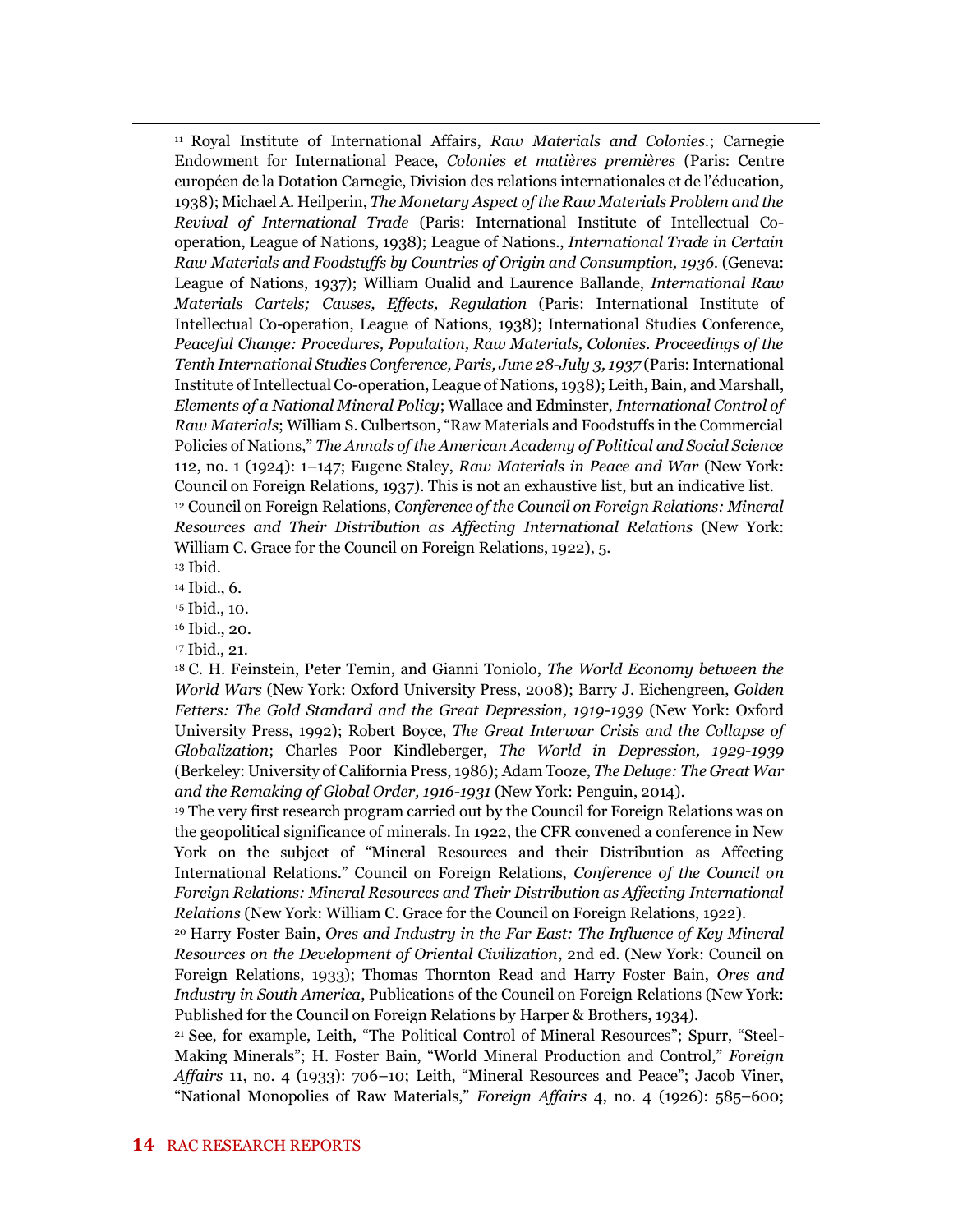Herbert Feis, "Raw Materials and Foreign Policy," *Foreign Affairs* 16, no. 4 (1938): 574– 86.

<sup>22</sup> See, for example: Brooks Emeny, *The Strategy of Raw Materials: A Study of America in Peace and War*, ed. J. Edward Ely (New York: Macmillan, 1934); C. K. Leith, H. Foster Bain, and S.M. Marshall, eds., *Elements of a National Mineral Policy* (New York, 1933); James Wilson Furness and Lucy Marshall Jones, *Mineral Raw Materials: Survey of Commerce and Sources in Major Industrial Countries* (Washington: United States Government Printing Office, 1929); C. Minot Weld, *Manganese for National Defense: Report of Subcommittee on Manganese* (New York: American Institute of Mining and Metallurgical Engineers, 1933); William P. Rawles, *The Nationality of Commercial Control of World Minerals* (New York: American Institute of Mining and Metallurgical Engineers, 1933); *International Conciliation* 15 (1933 1932); George Otis Smith, *The Strategy of Minerals: A Study of the Mineral Factor in the World Position of America in War and in Peace* (New York, London: D. Appleton and company, 1919); Interparliamentary Union, *What Would Be the Character of a New War? Enquiry Organised by the Inter-Parliamentary Union* (London: P.S. King & Son, 1931);Culbertson, "Raw Materials and Foodstuffs in the Commercial Policies of Nations." This is only an indicative list, it's far from comprehensive.

<sup>23</sup> In one of the League's final publications, issued after the Second World War, the answer was the same: "There would be few difficult problems of this kind—and none insoluble in an expansive world economy sustaining a large and stable flow of commodities." Eugene Staley and K.E. Knorr, *Raw Material Problems and Policies* (Geneva: League of Nations, 1946), 108.

<sup>24</sup> D.F. Hewett, *Charles Kenneth Leith, 1875-1956: A Biographical Memoir* (Washington, D.C.: National Academy of Sciences, 1959). Leith had cut his political teeth serving as a mineral advisor to the War Industries Board and Shipping Board during the war.

<sup>25</sup> C.K. Leith, "International Control of Minerals," in *Mineral Resources of the United States, 1917: Part I, Metals*, ed. US Geological Survey (Washington: Government Printing Office, 1921), 7A-16A.

<sup>26</sup> Leith, *World Minerals and World Politics: A Factual Study of Minerals in Their Political and International Relations*, 59.

<sup>27</sup> Leith, "International Control of Minerals," 8A.

<sup>28</sup> Thomas H. Holland, "International Movement of Mineral Products in Peace and War," *Journal of the Royal Society of Arts* 78, no. 4030 (1930): 375. Emphasis in original.

<sup>29</sup> Thomas H. Holland, "Proposed Review of the Mineral Resources and Industries of the Empire, and the Conditions Affecting Their Development," *Transactions of the Institution of Mining and Metallurgy* 36 (1927): 402, 402–3. Emphasis in original. <sup>30</sup> Ibid., 405.

<sup>31</sup> Charles K. Leith, "'War Minerals' as a Science," *Economic Geology* 13, no. 7 (1918): 497– 99.

<sup>32</sup> Leith ended up at the Paris Peace Conference in 1919. An advisor to the American delegation on matters of mineral supply and access, Leith was soon frustrated by the lack of attention given to managing resource interdependence during peaceful times. Leith left with a conviction to "educate the world to an internationalist viewpoint" about the dangers of resource exhaustion and insecurity. Quoted in Alfred E. Eckes, *The United States and the Global Struggle for Minerals* (Austin: University of Texas Press, 1979), 24.

<sup>33</sup> C. K. Leith, "The Political Control of Mineral Resources," *Foreign Affairs* 3, no. 4 (1925): 552–53.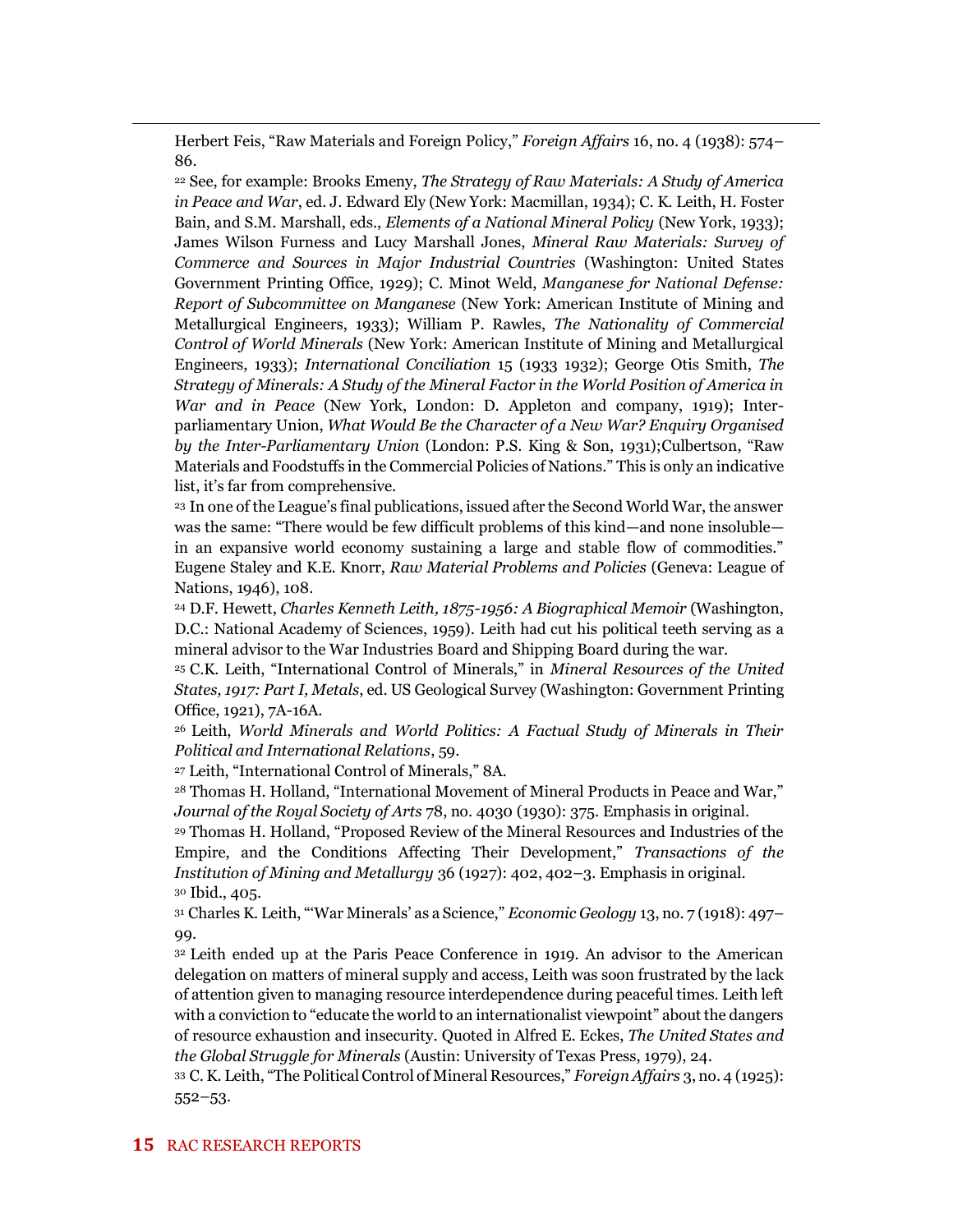<sup>34</sup> Charles K. Leith, *The Economic Aspects of Geology* (New York: H. Holt and Company, 1921).

<sup>35</sup> Holland, "International Movement of Mineral Products in Peace and War"; Thomas Henry Holland, *The Mineral Sanction as an Aid to International Security* (London: Oliver and Boyd, 1935); Thomas H. Holland, "The Mineral Sanction As a Contribution to International Security," *International Affairs (Royal Institute of International Affairs 1931-1939)* 15, no. 5 (1936): 735–52.

<sup>36</sup> Holland, *The Mineral Sanction as an Aid to International Security*, 9.

<sup>37</sup> RAC, RF, RG 1.1, Series 100, Mineral Inquiry—Historical Record, 20 March 1931.

<sup>38</sup> Leith, *World Minerals and World Politics: A Factual Study of Minerals in Their Political and International Relations*.

<sup>39</sup> H. Foster Bain to Edmund Day, 2 January 1931, RAC, RF, RG 1.1, Series 100, Folder 1031.

<sup>40</sup> Leith, Bain, and Marshall, *Elements of a National Mineral Policy*, 1–3.

With Rockefeller money, the CFR had already produced a number of monographs on the subjects of strategic raw materials and mineral ores. When its research program was established at the end of the CFR's first five-year period, its first foray was on the topic of mineral resources of the Far East. In an interview with Edwin Gay, he recalled receiving word about a "confidential mission" to survey Far Eastern mineral resource. The mission was sponsored and financed by a group of businessmen looking for investment opportunities. Led by H. Foster Bain, and sponsored by the New York Orient Mines Company, the survey's results did not warrant the large-scale investment anticipated by the financiers. Gay was able to get his hands on the report, and financed the writing of the Council's first research monograph, Ores and Industry in the Far East, written by Bain, published in 1927, and re-issued in 1933.

<sup>41</sup> RAC, RF, RG 1.1, Series 100, Mineral Inquiry—Historical Record, 20 March 1931, Folder 1031. Prior to approving the grant, the Foundation sought the opinions of external experts to weigh in on the value of Leith's research. The responses were glowing in their appraisals of Leith and his team, and adamant about the importance of minerals to international relations. See especially responses from Charles P. Howland and James Shotwell to Sydnor H. Walker's inquiry on February 5, 1931, RAC, RF, RG 1.1, Series 100, Mineral Inquiry—Historical Record, Folder 1031. The Rockefeller Foundation funded other investigations into raw material supplies and prices. Another notable example was the work of Hermann Schumacher, a leading German economic historian. His project involved the study of raw material prices amid the Great Depression. It was "obvious" to the Foundation's officers that the catastrophic collapse in prices had further confused prevailing international relations. By 1934, Schumacher had completed studies on a range of raw materials, including oil, coal, and wheat, and studies on copper, aluminum, iron, and steel were underway. Research Aid Grants, 27 March 1934, RAC, RF, RG 1.1, Series 300, Schumacher, H. (Raw Materials Studies), Box 21, Folder 190.

<sup>42</sup> Leith, Bain, and Marshall, *Elements of a National Mineral Policy*, 4–22.

<sup>43</sup> Thomas T. Read to Isaiah Bowman, 10 July 1942, Seeley-Mudd Library, Princeton University, Records of the Council of Foreign Relations (CFR), MC104, Series 2: Administration, Box 33, folder 4.

<sup>44</sup> Nicholas Mulder, "The Economic Weapon: Interwar Internationalism and the Rise of Sanctions, 1914-1945" (PhD Diss., New York, Columbia University, 2019).

<sup>45</sup> Leith, *World Minerals and World Politics: A Factual Study of Minerals in Their Political and International Relations*, 61–63.